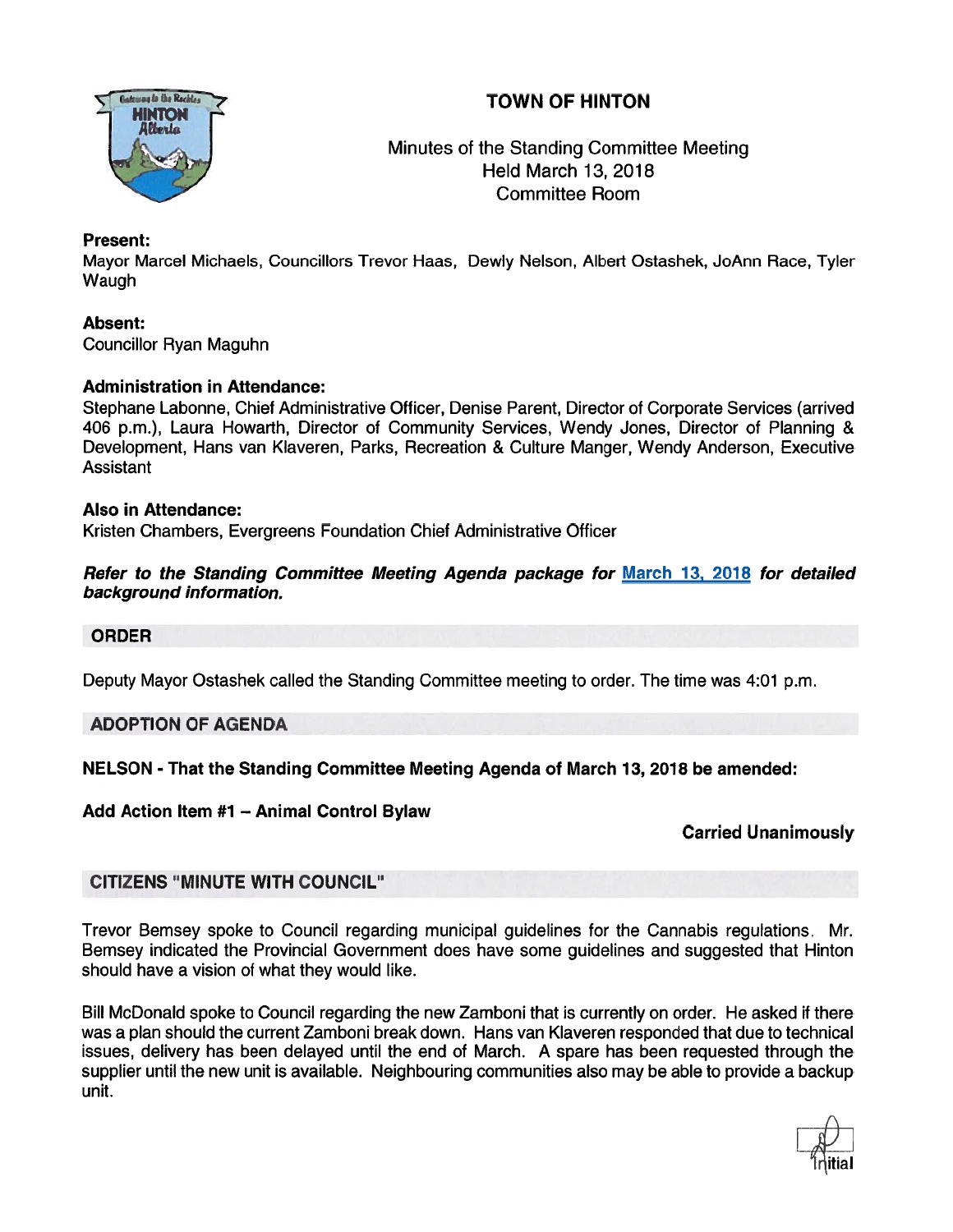### ACTION AND DISCUSSION ITEMS

#### 1. Animal Control Bylaw

The Animal Control Bylaw is scheduled for the March 27, 2018 Standing Committee meeting.

#### 2. Recreation Centre Rental Fees on Statutory Holidays

OSTASHEK - That Council accep<sup>t</sup> the Recreation Centre Rental Fees on Statutory Holidays repor<sup>t</sup> for information.

Consensus Achieved 6-0

#### 3. Playground Replacement Plan

#### HAAS -That Council accep<sup>t</sup> the Playground Replacement Plan repor<sup>t</sup> for information (Option 1). Consensus Achieved 6-0

#### 4. Hinton Housing Update

An update was provided on current housing issues in Hinton.

#### ADDITIONAL INFORMATION

- 1. Urgent Matters from Council
- 2. Chief Administrative Officer Status Report
- 3. Executive Assistant Logistics Information

#### IN CAMERA

# MICHAELS -That the Standing Committee Meeting of Council move In Camera.

Carried Unanimously

The time was 5:28 p.m. W. Anderson left the meeting.

# MICHAELS — That the meeting be extended beyond four hours.

Carried Unanimously

NELSON - That the Standing Committee Meeting of Council move out of In Camera.

Carried Unanimously

The time was 8:00 p.m.

# Hinton Housing Update

NELSON - That Council approve Attachment #4 to the Hinton Housing Update Pursuant to Freedom of Information and Protection of Privacy RSA 2000, Sections 16, 21 and 24.

Consensus Achieved 6-0